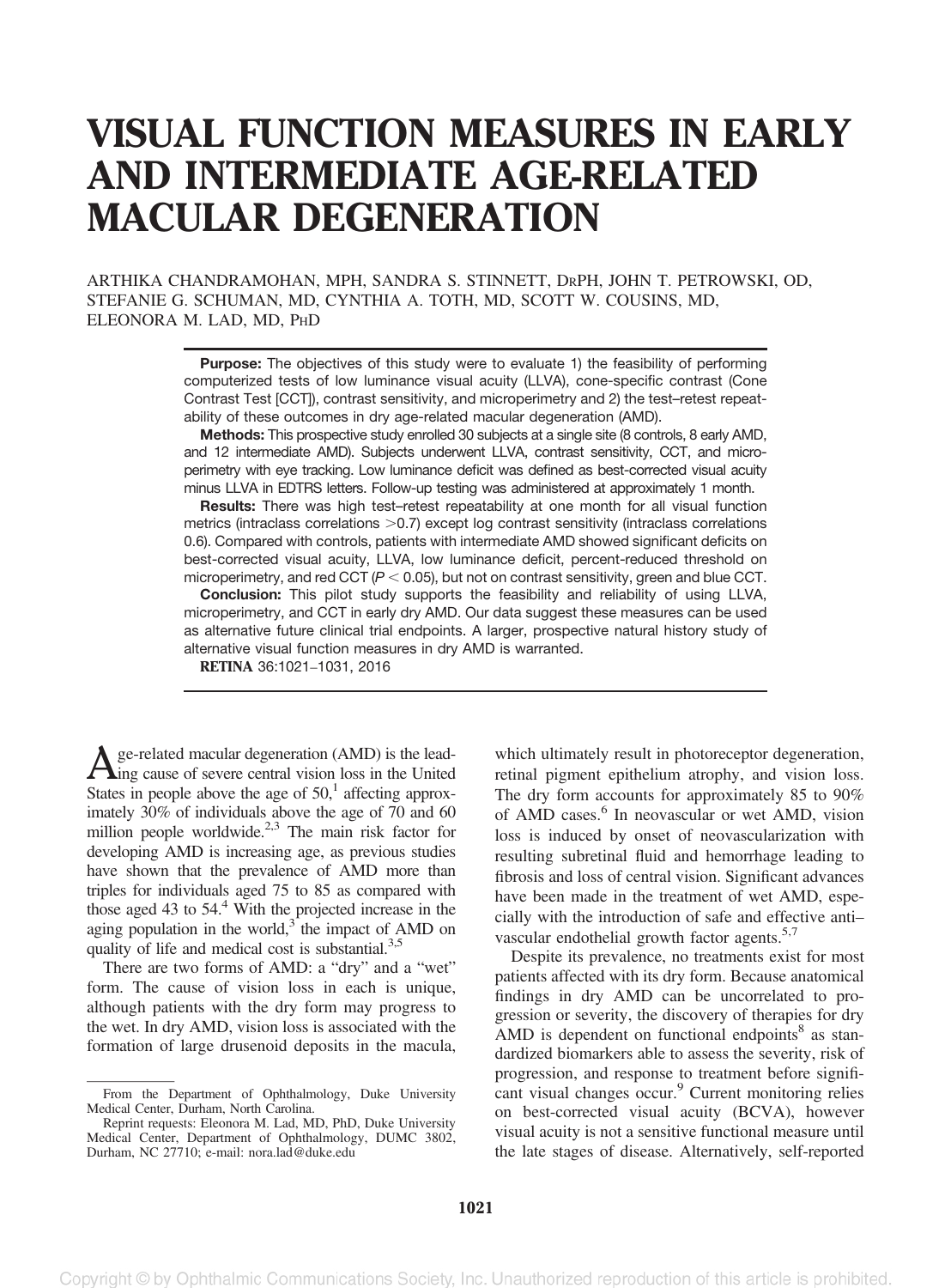visual problems under low lighting and at night have been repeatedly documented in this group.<sup>10,11</sup>

Recent studies have shown that low luminance visual acuity (LLVA) is significantly reduced in early AMD. $9,12,13$  In early AMD patients with intact BCVA, studies have documented impaired short wavelength cone function, $14$  reduced contrast sensitivity for central and peripheral vision,<sup>15,16</sup> and reduced retinal sensitivity as measured by standard microperimetry.<sup>12</sup>

Thus, LLVA, cone-specific contrast, microperimetry, and contrast sensitivity are believed to be more sensitive to early macular changes than BCVA and may be potential endpoints for clinical trials of early  $\text{dry AND patients.}^{12,13,16}$  However, previous studies have been limited by a lack of comparability between all these testing measures. Herein, we aim to objectively compare these methods within a pilot study of normal controls, early AMD, and intermediate AMD patients. We demonstrate their feasibility and test–retest reliability, as well as suggest the most appropriate functional endpoints for clinical trials of early and intermediate AMD.

#### Methods

#### Study Participants

This prospective, controlled exploratory pilot study was approved by the Institutional Review Board of Duke University Medical Center and was conducted in accordance with the Declaration of Helsinki. Written informed consent was obtained from all study participants. Study subjects with AMD were identified from patients of the ophthalmology and optometry clinics at Duke Eye Center presenting for consultation. Spouses and friends of AMD subjects as well as Duke Eye Center optometry patients were recruited as control participants.

Inclusion criteria for study participants with AMD were capacity and willingness to provide consent, age .50 years, Snellen visual acuity of 20/40 (logarithm of the minimum angle of resolution, 0.30) or better, diagnosis of early (Age-Related Eye Disease Study, AREDS category 2) or intermediate (AREDS category 3)  $AMD<sup>17</sup>$  with the presence of drusen larger than 63  $\mu$ m and pigmentary anomalies. Drusenoid pigment epithelial detachments and nonfoveal geographic atrophy were allowed. Inclusion criteria for control subjects were identical for age and visual acuity, with no signs of AMD in either eye including reticular pseudodrusen, although fewer than 10 drusen  $\leq 63 \mu m$ were allowed.

Individuals were excluded if they demonstrated any ocular abnormality other than AMD or cataracts, in addition to not being able to perform any of the designated tests or complete the consent form for other health reasons. When both eyes met the inclusion criteria, the eye with better visual acuity was chosen as the study eye or the following algorithm was used if both had the same visual acuity: odd birth month right eye and even birth month—left eye.

#### Functional Testing

Visual acuity evaluation and all functional tests were performed before fundus imaging to prevent bleaching of the retina. Subjects wore their best correction for all tests. Best-corrected visual acuity was assessed by the Electronic Visual Acuity tester (EVA; JAEB Center, Tampa,  $FL)^{18}$  under photopic conditions (100 cd/m<sup>2</sup>) and expressed in number of letters read. The tester runs the visual acuity testing program E-ETDRS (Electronic Early Treatment of Diabetic Retinopathy) that provides a visual acuity letter score comparable with the standard ETDRS chart testing score with additional benefits of electronic data capture and single distance testing from Snellen 20/12 to 20/800 range, as well as reduced testing time and technician-related bias.<sup>18,19</sup> Testing began with a screening phase to determine the approximate visual acuity threshold. This phase was followed by threshold testing to determine an upper acuity level at which 5 of 5 letters were correctly identified and a lower level at which 0 of 5 letters were correctly identified. A letter score to approximate the standard ETDRS score was computed as the number of letters correctly identified during threshold testing at the most difficult level, plus 5 letters for each acuity line above the upper boundary through 20/800. Testing was conducted in the same room with dim incandescent lighting for all patients across visits and monitor luminance for BCVA testing was 85 to 105 cd/m2 with a contrast of 98%.

Low luminance visual acuity, Cone Contrast Test (CCT), and contrast sensitivity testing were performed monocularly at near distance (1 m) using computerized tests developed by Innova Systems (Burr Ridge, IL). During the LLVA test, subjects were presented with a succession of lines composed of 5 Snellen letters of decreasing size on a PC (Dell Optiplex 9010, Dell, Plano, TX) screen with the initial background luminance of 16 cd/m2 followed by a different set of Snellen lines on a background with luminance of 5 cd/m2 . The resulting BCVA and LLVA in Snellen letters were recorded and converted to ETDRS letters.<sup>20</sup> Low luminance deficit (LLD) was calculated by subtracting LLVA from BCVA.

Next, subjects underwent CCT assessment, a computerized method of quantifying color vision and deficits in cone color discrimination at the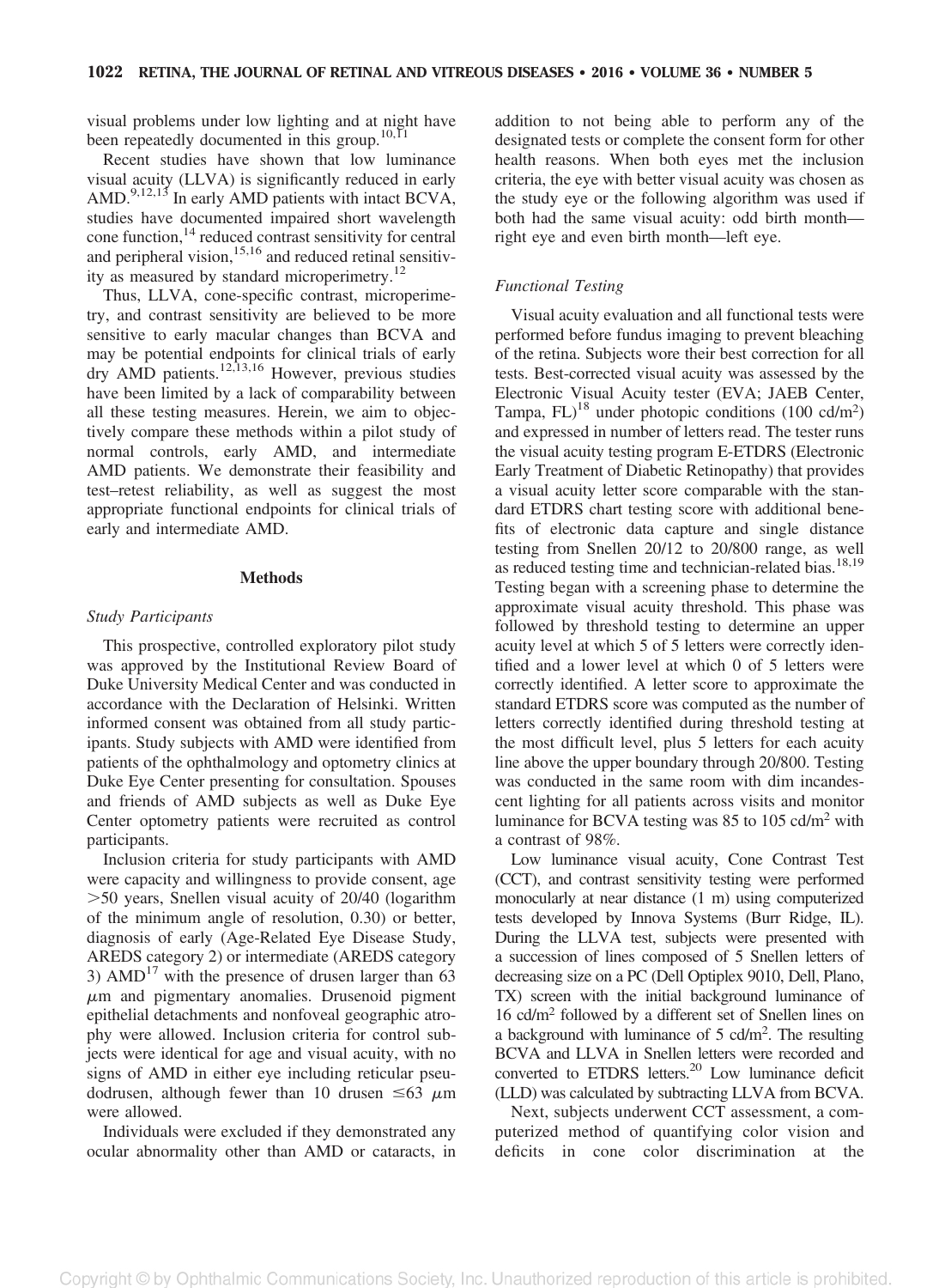Imaging

photoreceptor level. $21$  The test was conducted in a dark room while wearing best correction. After instruction and demonstration with L, M, and S letter appearance, the CCT presents a randomized series of colored letters visible to a single cone type (long L, medium M, or short S wavelength photoreceptors) in decreasing steps of cone contrast to determine the threshold for letter recognition. These cone scores are logarithmically normalized to a 100-point scale, 100 being the maximum score achievable.<sup>21</sup>

After CCT, a computerized contrast sensitivity test was performed. This is a rapid self-test measuring low-contrast threshold using low-contrast letters on a white background. A staircase method is used to reduce contrast level to at or near threshold. Results are displayed in log contrast scores ranging from 2.0 log contrast (normal) to 1.0 log contrast (visual disability requiring 10 times as much contrast as compared with a person with normal contrast sensitivity).

Last, microperimetry testing was administered after pupillary dilation with 1 drop of tropicamide 1% and phenylephrine 2.5% each. Retinal sensitivity assessment was performed using a microperimeter with eye tracking (Macular Integrity Assessment [MAIA]; CenterVue, San Jose, CA).<sup>9</sup> Subjects underwent a 2-minute microperimetry training session to demonstrate the principles of the MAIA examination before the full test. This brief training examination is generally used before all MAIA testing sessions to familiarize the patient with the MAIA testing environment. The grid used during the full examination was designed to evaluate the macular region and consists of 37 points arranged in concentric circles and located at the fovea and 1, 3, and 5° from fixation (Figure 2). Three microperimetry measures were derived: average threshold, percent-reduced threshold (PRT), and central retinal sensitivity (CRS). Average threshold is the average of all retinal sensitivities from all loci tested, whereas CRS is the average of only the foveal locus and 12 points located at 1° from fixation. Percent-reduced threshold is a derived functional index representing the percentage of measured thresholds below 25 dB.

In all study participants, functional measurements were repeated on a separate visit at approximately 1 month  $(\pm 10 \text{ days})$  from the initial visit to determine test–retest repeatability. This interval was chosen because no significant changes in disease progression or ocular health are expected, and most subjects were not able to return sooner for a follow-up study appointment which was not a standard of care examination. No patients were lost to follow-up during the duration of the study.

Fundus imaging included color fundus photography (Zeiss FF 450 Plus IR; Carl Zeiss Meditec Inc., Dublin, CA) and fundus autofluorescence (Spectralis 3-mode; Heidelberg Engineering US, Carlsbad, CA). Spectral domain optical coherence tomography was performed on a Spectralis optical coherence tomography (Spectralis 6-mode; Heidelberg Engineering US). Two retinal specialists (E.M.L. and C.A.T.) performed all clinical examinations. Color fundus photographs were graded by a medical retinal specialist (EML) by evaluating the extent of pigmentary changes and drusen size.<sup>17</sup> Early AMD (AREDS category 2) was defined by the presence of many small drusen, few intermediate drusen, and/or retinal pigment epithelium abnormalities, whereas intermediate AMD (AREDS category 3) was defined by extensive intermediate drusen, at least 1 large drusen, and/or the presence of nonfoveal geographic atrophy.17 Fundus autofluorescence and spectral domain optical coherence tomography images were used to confirm the color fundus grading.

### Statistical Analysis

Descriptive statistics for functional measures were computed for all groups. Comparisons between groups were assessed using the Wilcoxon rank-sum test of difference between medians; a correction was performed to account for multiple comparisons. Linear regression analysis was conducted to examine the relationship between different functional measures. The correlation coefficient R was computed to measure the strength and direction of the linear relationship between two variables.

The intersession test–retest repeatability of visual acuity and other functional measures was determined by calculating intraclass correlations (ICCs) with 95% confidence intervals and with the coefficients of repeatability (CoRs). The ICC represents the ratio of variance between subjects and the total variance, and best demonstrates quantifiable reproducibility. We used the Bland–Altman analysis and plots (not shown) and calculated the CoR related to the plots. The CoR, also called as the smallest real difference, $22$  is an index that quantifies absolute reliability measurement error. If the differences between two measurements made on a subject are approximately normally distributed, we expect the absolute difference between two measurements on a subject to differ by no more than the CoR on 95% of occasions. The value of the CoR depends on the values of each measurement. The relationship between ICC and CoR is demonstrated below: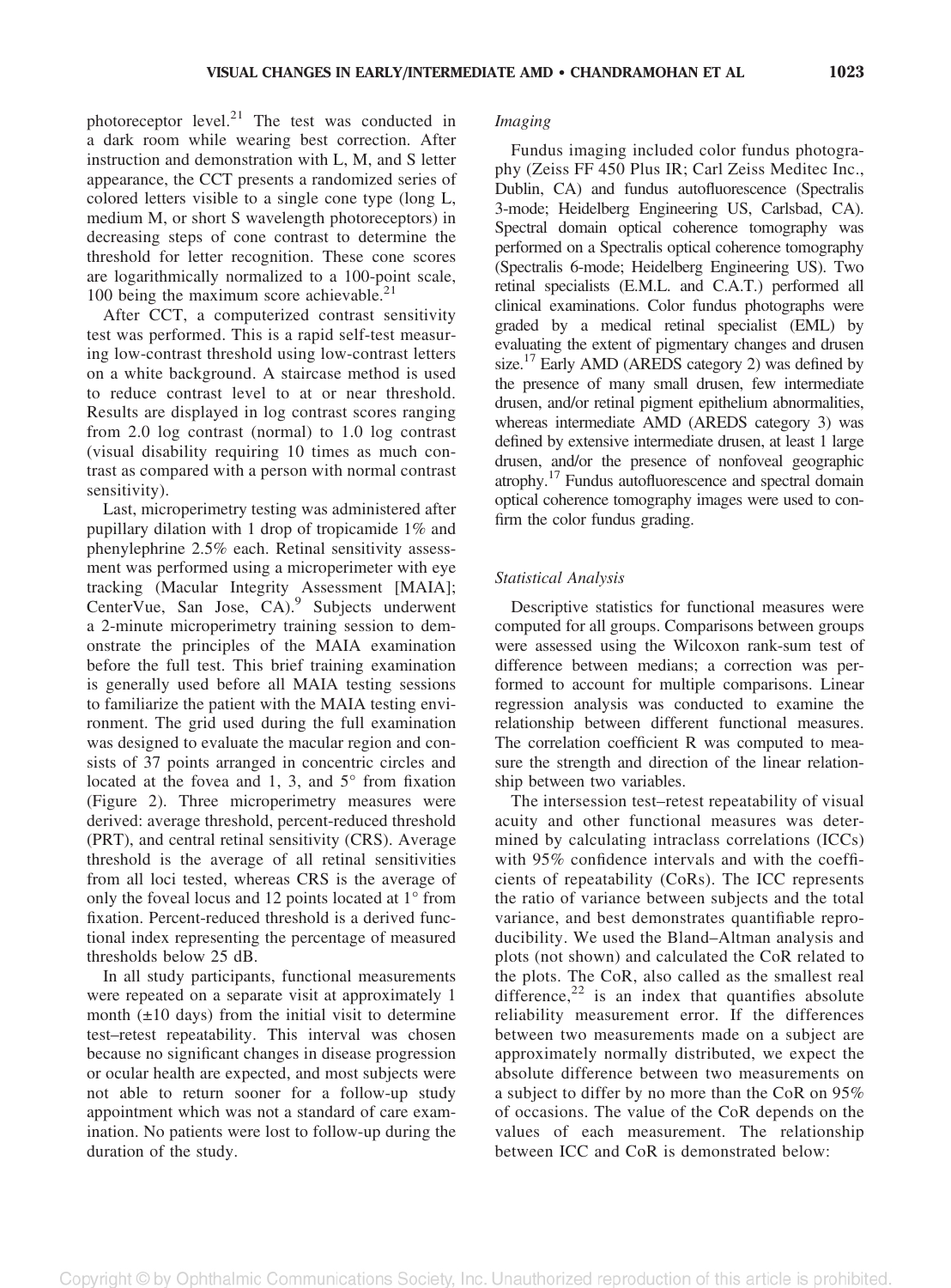| $ICC =$ | $Between - subject variance$                                                          |
|---------|---------------------------------------------------------------------------------------|
|         | Between – subject variance + within – subject variance                                |
|         | $CoR = 1.96 \times \sqrt{2} \times$ Standard Error of the Mean (SEM)                  |
|         | $SEM = \sqrt{\text{within} - \text{subject variance}} - \sqrt{\text{total variance}}$ |

The CoR of a tool is directly related to the 95% limits of agreement proposed by Bland and Alt $man<sup>23,24</sup>$  and demonstrates the precision of measured values between initial and follow-up visits. $25$  All statistical analyses for this article were performed in SAS version 9.3 (SAS Institute, Cary, NC).

#### **Results**

A total of 30 participants were enrolled in the study (20 AMD subjects and 10 healthy controls) and underwent visual function testing on the same study eye at approximately 1 month  $(\pm 10 \text{ days})$  after the baseline examination. Of the subjects with AMD, 8 had the diagnosis of AREDS Stage 2 (early AMD) and 12 were characterized with AREDS Stage 3 (intermediate AMD). Demographic characteristics and lens status are presented in Table 1; there was no overall significant intergroup variation about age, sex, visual acuity, or cataract status. Average age for control subjects was  $69.2 \pm 8.6$  years,  $67.5 \pm 7.58$  years for the early AMD group, and  $71.8 \pm 6.8$  years for the intermediate AMD group. Sex distributions (percent male) ranged from 58.3% in the intermediate AMD group to 62.5% in the early AMD group,  $(P = 1.00)$ . The range of visual acuities was Snellen 20/13 to 20/25 for the control group, 20/13 to 20/40 for the early AMD group, and 20/16 to 20/40 for the intermediate AMD group (Table 1 and Figure 1; P-value overall 0.112, however P-value between control and intermediate group was 0.029). Proportion of phakic subjects present among groups did not differ (Fisher's exact test  $P = 0.448$ ). Pseudophakia was documented in 1 control patient, 1 early AMD patient, and 4 intermediate AMD patients.

#### Test–Retest Variability

To examine test–retest variability between the two testing sessions, ICC and CoR were calculated both among all patients as well within each study group (Table 2). Among all subjects, LLVA and LLD demonstrated ICCs of 0.86 and 0.87, respectively. Microperimetry measure ICCs ranged from 0.73 to 0.90 (Table 2), with average threshold exhibiting the highest of all overall ICCs at 0.90. All CCT measures (red, blue, and green) had ICCs of  $\geq$ 0.75. Red color testing on CCT demonstrated the best ICC at 0.83, followed by blue (0.79) and green (0.75) color testing. Log Contrast test exhibited the least substantial agreement (ICC 0.60).

Within individual comparison and control groups, each test's ICC measures displayed greater variability than overall ICC. The control group demonstrated a weaker array of ICCs (Table 2). Among patient groups, the intermediate AMD group paralleled the aggregate measures most closely, where log contrast sensitivity had the lowest ICC (0.71). Similar ICC trends were maintained within the early AMD group,

| Group                              | Control               | Early AMD             | Intermediate AMD      | P     |  |
|------------------------------------|-----------------------|-----------------------|-----------------------|-------|--|
| Number of subjects                 | 10                    | 8                     | 12                    |       |  |
| Mean age (SD)                      | 69.2 (8.59)           | 67.5 (7.58)           | 71.83 (6.77)          | 0.45  |  |
| Sex (% male)                       | 60                    | 62.5                  | 58.3                  | 1.00  |  |
| BCVA range Snellen (ETDRS letters) | 20/13 (97)-20/25 (83) | 20/13 (94)-20/40 (72) | 20/16 (90)-20/40 (72) | 0.112 |  |
| Cataract status                    |                       |                       |                       |       |  |
| Phakic N $(%)$                     | $9(90\%)$             | 7 (87.5%)             | 8 (66.7%)             | 0.45  |  |
| Clear                              |                       |                       |                       |       |  |
| Trace NS                           |                       |                       |                       |       |  |
| $1+$ NS                            |                       |                       | :5                    |       |  |
| $s \geq 2 + NS$                    |                       |                       |                       |       |  |
| Pseudophakic                       |                       |                       |                       |       |  |
|                                    |                       |                       |                       |       |  |

Table 1. Subject Demographics and Group Designation

NS, nuclear sclerosis.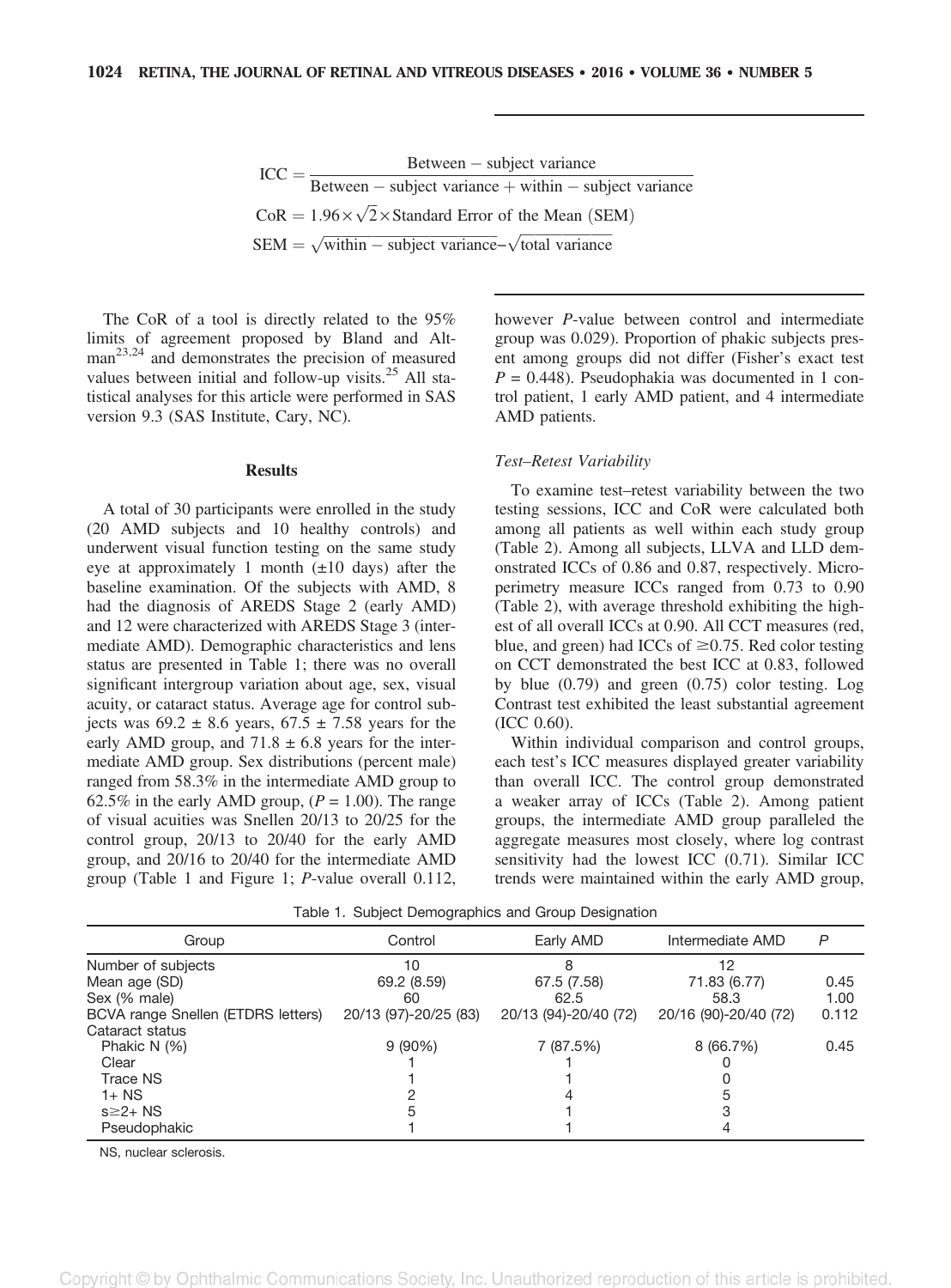



Fig. 1. Boxplots showing (A) BCVA, (B) LLVA, (C) LLD, (D) red CCT, and (E) PRT on microperimetry testing for control and each AMD AREDS clinical group. Each boxplot demonstrates outliers along with the maximum, upper quartile, median, lower quartile, and minimum values. (A) displays values collected during visit 1 only, whereas (B) to (E) show values from Visits 1 and 2 in light and dark gray, respectively. Black dots represent outliers while 1 asterisk denotes significance at the  $P \le 0.05$  level when compared with controls at the same visit. Groups did not vary with respect to baseline BCVA (A), however LLVA (B) and LLD (C) showed significant differences between control and intermediate populations. D. Both early and intermediate groups had differing performance compared with controls on the red CCT test during the second visit. E. The intermediate AMD group was characterized by a significantly higher PRT as compared with the control group. Best-corrected visual acuity and LLD are reported as aggregate letters; PRT and red CCT are both measured as percent.

with the exception of blue and green CCT, which displayed a low ICC in this population  $(< 0.4)$ . Red CCT, low luminance, and microperimetry measures were characterized by ICC  $> 0.7$ , with microperimetry's average threshold being the highest (0.96) (Table 2).

#### Functional Measures Between Groups

The functional measures that showed significant differences among all groups were BCVA, LLVA, LLD, red CCT, and PRT on microperimetry testing (Figure 1). Best-corrected visual acuity performance at baseline was similar between control and early groups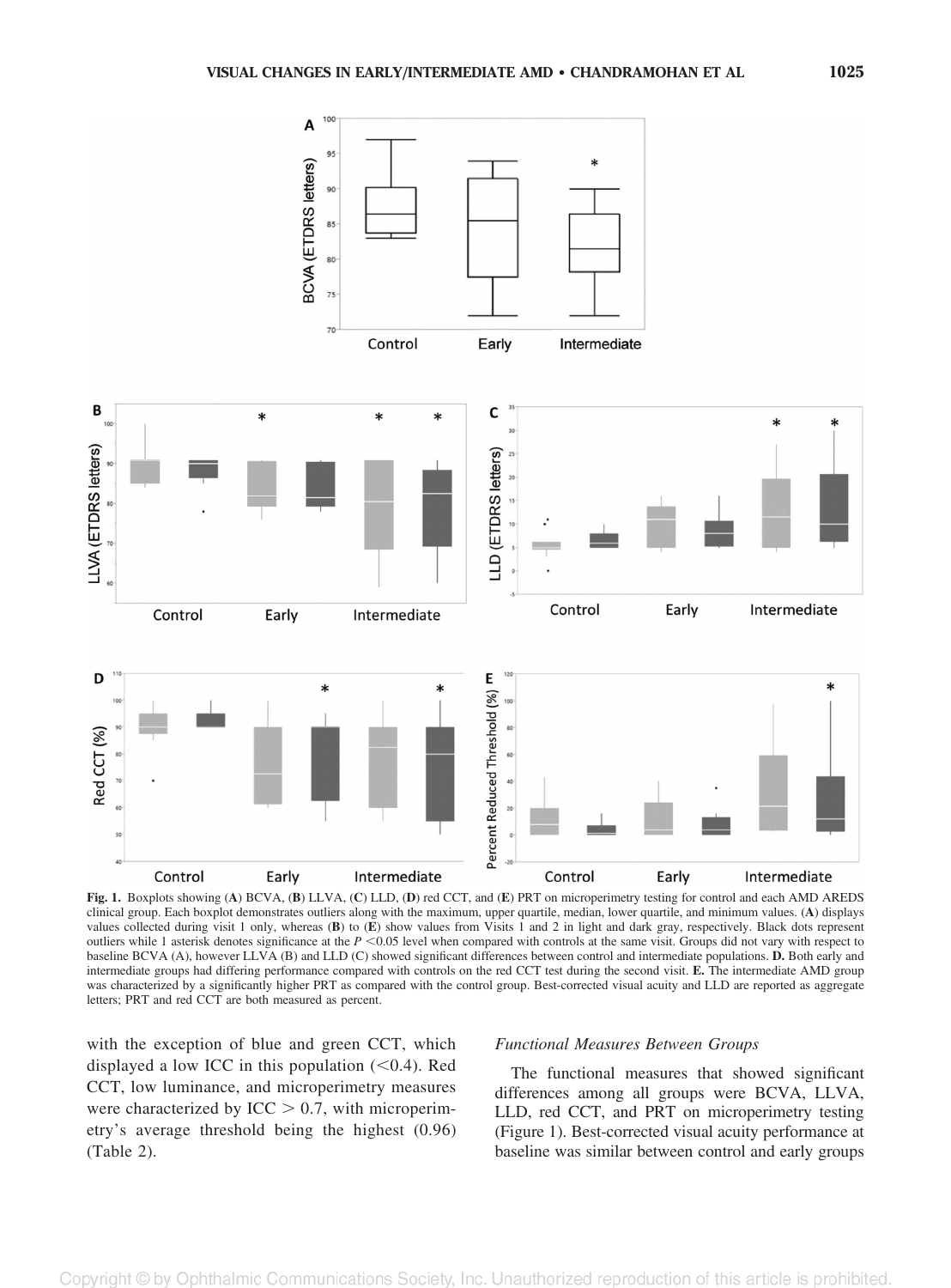|  | Table 2. Intrasession Test-retest Variability as Described by ICC Analysis and CoR for All Subjects (A), Control group (B), |                                                     |  |  |  |
|--|-----------------------------------------------------------------------------------------------------------------------------|-----------------------------------------------------|--|--|--|
|  |                                                                                                                             | Early AMD Group (C), and Intermediate AMD Group (D) |  |  |  |

| Variable                   | N           | ICC        | Lower Confidence Limit | Upper Confidence Limit | CoR   |
|----------------------------|-------------|------------|------------------------|------------------------|-------|
| All subjects               |             |            |                        |                        |       |
| <b>LLVA</b>                | 30          | 0.86       | 0.73                   | 0.93                   | 9.34  |
| <b>LLD</b>                 | 30          | 0.87       | 0.76                   | 0.94                   | 6.27  |
| Log contrast sensitivity   | 30          | 0.60       | 0.27                   | 0.76                   | 0.28  |
| CCT red                    | 28          | 0.83       | 0.67                   | 0.92                   | 17.36 |
| CCT blue                   | 28          | 0.79       | 0.60                   | 0.90                   | 15.37 |
| CCT green                  | 28          | 0.75       | 0.53                   | 0.87                   | 20.94 |
| <b>PRT</b>                 | 30          | 0.83       | 0.68                   | 0.92                   | 27.77 |
| Average threshold          | 30          | 0.90       | 0.79                   | 0.95                   | 2.78  |
| Central foveal sensitivity | 30          | 0.73       | 0.51                   | 0.86                   | 4.27  |
| Variable                   | N           | ICC        | Lower Confidence Limit | Upper Confidence Limit | CoR   |
| Control group              |             |            |                        |                        |       |
| LLVA                       | 10          | 0.51       | 0.00                   | 0.85                   | 8.69  |
| LLD                        | 10          | 0.52       | 0.00                   | 0.85                   | 4.88  |
| Log contrast sensitivity   | 10          | 0.00       | 0.00                   | 0.56                   | 0.28  |
| CCT red                    | 9           | 0.18       | 0.00                   | 0.70                   | 15.99 |
| CCT blue                   | $\mathsf g$ | 0.87       | 0.56                   | 0.97                   | 7.30  |
| CCT green                  | 9           | 0.67       | 0.12                   | 0.91                   | 13.46 |
| <b>PRT</b>                 | 10          | 0.21       | 0.00                   | 0.72                   | 29.25 |
| Average threshold          | 10          | 0.68       | 0.17                   | 0.91                   | 3.21  |
| Central foveal sensitivity | 10          | 0.32       | 0.00                   | 0.77                   | 4.44  |
| Variable                   | N           | <b>ICC</b> | Lower Confidence Limit | Upper Confidence Limit | CoR   |
| Early AMD group            |             |            |                        |                        |       |
| LLVA                       | 8           | 0.96       | 0.84                   | 0.99                   | 3.10  |
| <b>LLD</b>                 | 8           | 0.71       | 0.12                   | 0.93                   | 6.35  |
| Log contrast sensitivity   | 8           | 0.67       | 0.02                   | 0.92                   | 0.28  |
| CCT red                    | 8           | 0.79       | 0.32                   | 0.96                   | 19.59 |
| CCT blue                   | 8           | 0.09       | 0.00                   | 0.71                   | 22.71 |
| CCT green                  | 8           | 0.31       | 0.00                   | 0.81                   | 30.97 |
| <b>PRT</b>                 | 8           | 0.93       | 0.70                   | 0.98                   | 10.58 |
| Average threshold          | 8           | 0.96       | 0.84                   | 0.99                   | 1.07  |
| Central foveal sensitivity | 8           | 0.86       | 0.50                   | 0.97                   | 1.75  |
| Variable                   | N           | ICC        | Lower Confidence Limit | Upper Confidence Limit | CoR   |
| Intermediate AMD group     |             |            |                        |                        |       |
| <b>LLVA</b>                | 12          | 0.84       | 0.56                   | 0.95                   | 12.21 |
| <b>LLD</b>                 | 12          | 0.90       | 0.70                   | 0.97                   | 7.20  |
| Log contrast sensitivity   | 12          | 0.71       | 0.10                   | 0.87                   | 0.28  |
| CCT red                    | 11          | 0.88       | 0.64                   | 0.96                   | 16.70 |
| CCT blue                   | 11          | 0.91       | 0.71                   | 0.97                   | 13.53 |
| CCT green                  | 11          | 0.90       | 0.69                   | 0.97                   | 16.44 |
| <b>PRT</b>                 | 12          | 0.86       | 0.60                   | 0.96                   | 33.77 |
| Average threshold          | 12          | 0.92       | 0.75                   | 0.98                   | 3.17  |
| Central foveal sensitivity | 12          | 0.76       | 0.37                   | 0.92                   | 5.20  |

but significantly lower in the intermediate AMD group as compared with controls. Significant differences were noted between early AMD and controls as well as between intermediate AMD and control groups for LLVA and LLD during at least 1 of the two visits ( $P < 0.05$ ; Figure 1). Red CCT also demonstrated a statistically significant difference between these groups within Visit 2  $(P = 0.020)$ , although not at visit 1  $(P = 0.115)$ .

Microperimetry deficits varied within each clinical severity group. Specifically, PRT showed differences between control and intermediate AMD groups at Visit 2 only ( $P = 0.055$ ). Figure 2 demonstrates a typical microperimetry examination in the three groups (control, early AMD, and intermediate AMD) as exemplified by three representative subjects, as well as the corresponding functional measures.

Copyright © by Ophthalmic Communications Society, Inc. Unauthorized reproduction of this article is prohibited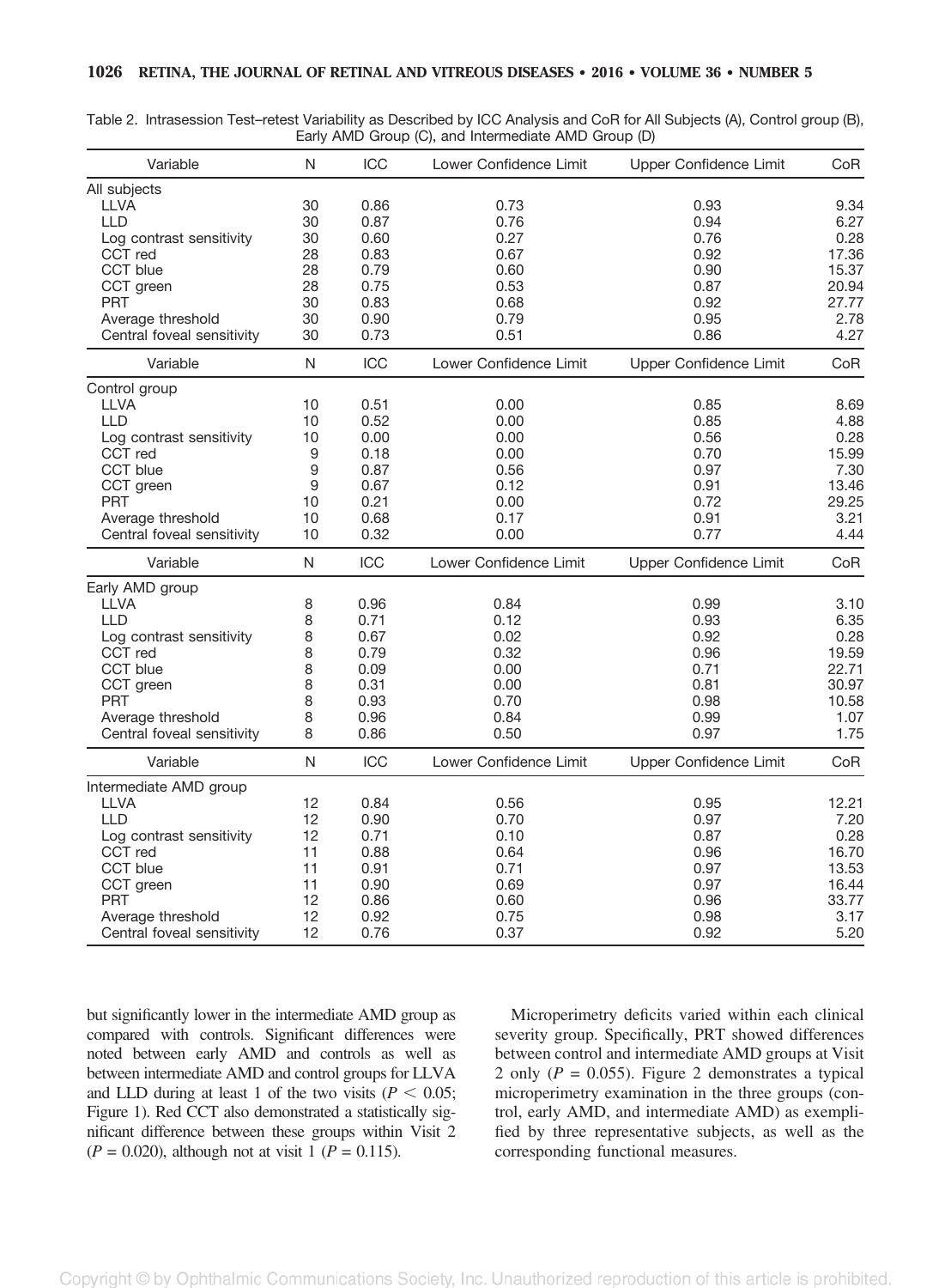

bar on the bottom of the image represents retinal sensitivity value range for microperimetry. Note the difference in retinal sensitivity between the three subjects with increasing AMD pathology. The corresponding values for BCVA, LLVA, LLD (all expressed in ETDRS letters), CCT red (%), and PRT are shown for each subject.

## Correlations Between Functional Measures −

Bivariate fit analysis evidenced significant correlations between LLD and BCVA ( $R = -0.71$ , slope  $-0.75$ ,  $P < 0.001$ ) among all groups, as well as between LLVA and BCVA, LLD, PRT, and central foveal sensitivity, respectively, (Figure 3A–E). The strength of correlations between these variables differed within early and intermediate AMD groups.<br>Analysis of the early AMD group showed a significant<br>correlation only between LLD and BCVA, LLVA and<br>BCVA, and LLVA and LLD ( $R = -0.88$ , 0.75, and Analysis of the early AMD group showed a significant correlation only between LLD and BCVA, LLVA and 0.84, respectively). All significant correlations demonstrated using aggregate data (Figure 3) were present within the intermediate group analysis alone ( $R > 0.8$ ), except for the correlation between LLD and BCVA, which was demonstrated between early and control groups ( $R = -0.88$ ). 0.8), except for the correlation between LLD and BCVA, which was demonstrated between early and

#### **Discussion**

As researchers work to develop new treatments for dry AMD, they will require reliable and effective functional outcome measures. Recent studies have suggested a variety of alternative early endpoints, $8,26,27$  although all measures warranted further testing to establish accuracy, precision, and applicability to drug discovery and early functional disparities. Few studies have addressed the feasibility of implementing these tests in the clinical setting and their intrasession variability,  $28,29$  thus, our goal was to address this gap and objectively examine feasibility and test–retest reliability.

The psychophysical tests used in our study, LLVA, MAIA microperimetry, CCT, and cone contrast sensitivity, captured a broad expression of AMD-related deficiencies. Low luminance visual acuity is a quick reproducible measure of central cone-mediated function under conditions of reduced illumination and can serve as a predictor of risk of vision loss even in eyes with normal BCVA.<sup>13</sup> Using a computerized LLVA method allowed standardization of background luminance and testing conditions across various clinics, minimizing operator and patient-related factors (such as variability in angle and distance between the filter and the subject's eye, sight around the filter, difficulties holding the filter, etc.) and enabled multiple testing, such as BCVA, CCT, and LLVA through the same interface. Retinal sensitivity as determined by MAIA microperimetry has recently been shown to detect a greater extent of foveal dysfunction than BCVA and standard LLVA, while also providing topographic information about functional defects.<sup>9</sup> The CCT is unique in its ability to accurately indicate the type and severity of color deficiencies as well as disease progression even in individuals with normal visual acuity. $2^{1,30}$ 

In our study, we found that computerized LLVA and LLD, CCT and MAIA microperimetry all demonstrated significant test–retest reliability (ICC  $> 0.7$ ). Wu et al<sup>28</sup> recently demonstrated similarly good intrasession test– retest reliability for MAIA microperimetry, however they also reported a "learning effect" influencing mean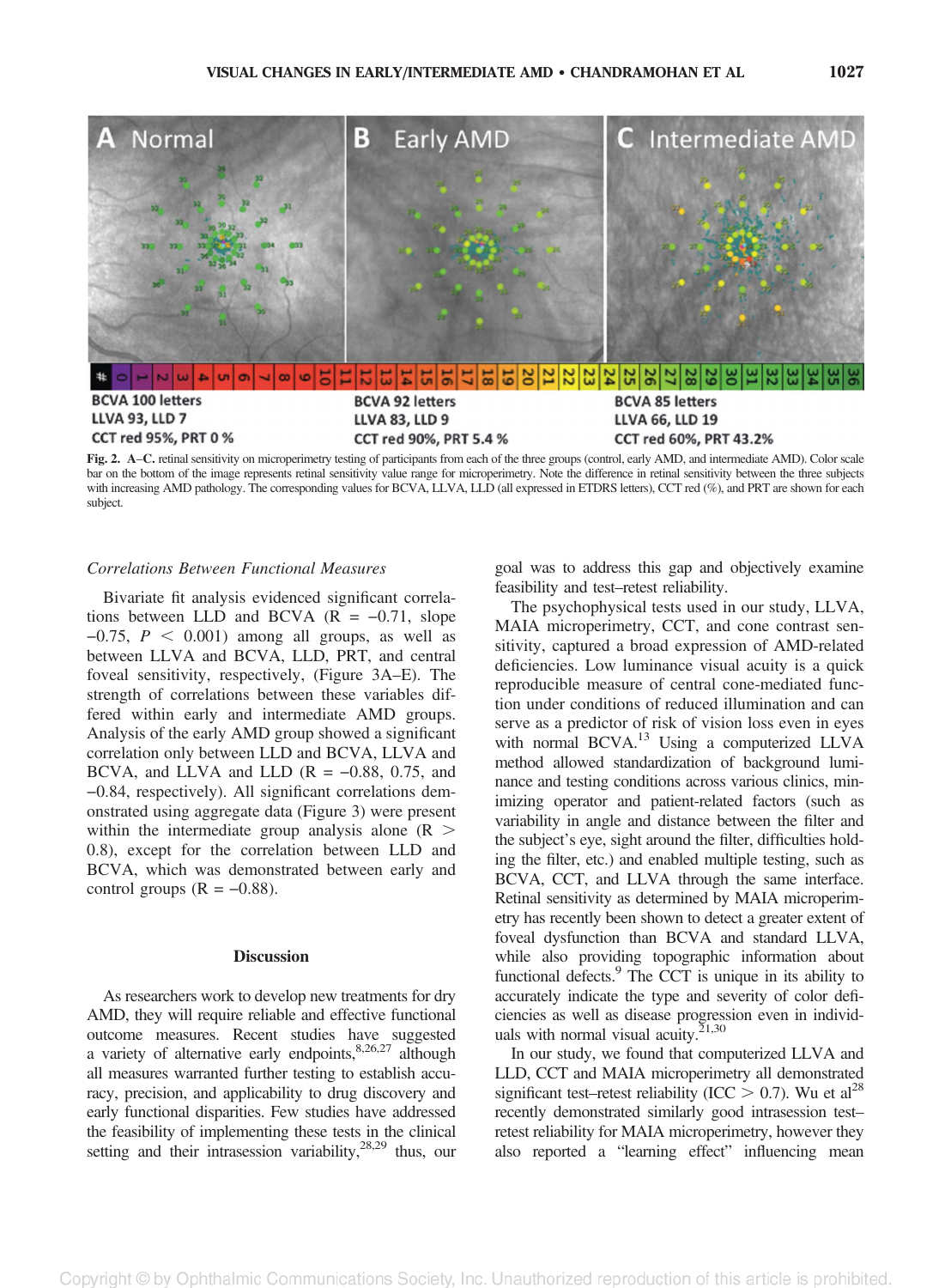

Fig. 3. Scatterplots examining the relationship between functional measures among all subjects. A and B show correlations indicating worse BCVA is associated with worse low light visual function. C–E. demonstrate strong relationships between LLVA and LLD (reported in letters) and MAIA measures PRT (%) and central foveal sensitivity (dB).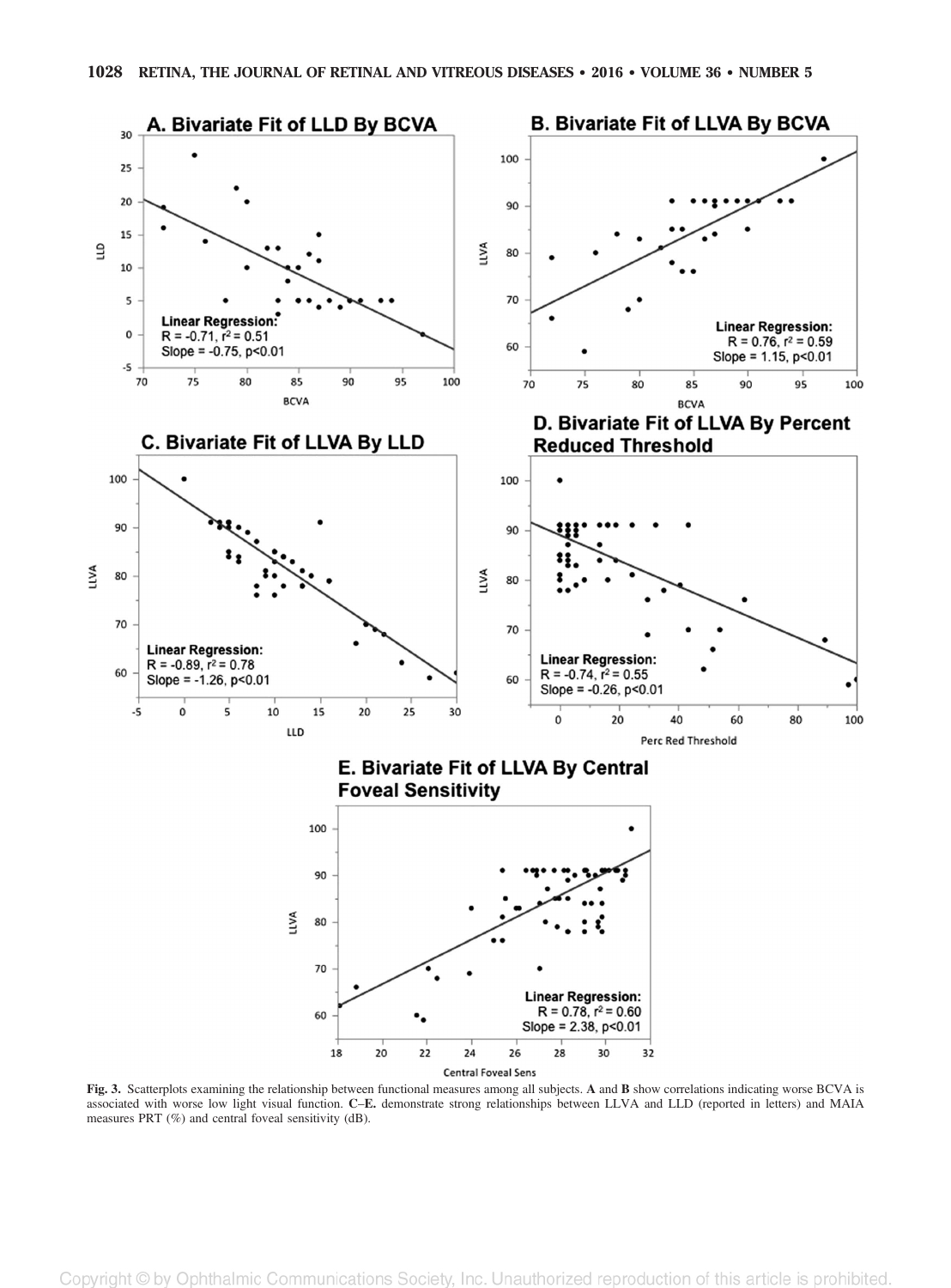sensitivity between the first two MAIA administrations. Although there seemed to be a trend across groups toward improved PRT during the second visit, this effect was not reflected in ICC measures in our study, nor was it replicated in other previous studies.<sup>23,31,32</sup> In addition to using different testing parameters, the patients enrolled in our study underwent a brief training session before the first examination, which likely reduced any learning effect during the first visit.<sup>28</sup>

The CoRs obtained in our study for LLVA (9.34) and LLD (6.27) were similar to previous studies (0.13 logarithm of the minimum angle of resolution or 6.5 ETDRS letters in the study of Wu and colleagues<sup>28</sup>). The CoR for the microperimetry measure CRS (±4.27) dB) was comparable with findings from previous studies of  $\pm$  4.76 dB reported by Wu and collaborators for pointwise sensitivities with MAIA microperimetry<sup>28</sup> and  $\pm$  5.56 dB documented by Chen and colleagues<sup>32</sup> using MP-1. The higher CoR obtained by Chen et  $al<sup>32</sup>$ with the Nidek MP-1 may be attributed to a greater number of stimuli tested (68 vs. 37 used by Wu et al and our study), although this also significantly lengthens test duration. The CoR for average threshold in our study was more favorable than in all previous studies at 2.78 dB.

In this study, only contrast sensitivity testing demonstrated lower intersession reliability (ICC 0.6). This may be related to the variability of nuclear sclerotic cataract in our study population. The potential difficulty of this computerized test is its reliance on subject attention and familiarity with the test. Unlike microperimetry and the CCT test, this psychophysical test did not begin with a training session. Future studies should be performed using either the current methodology with an added training test or the Spaeth/Richman Contrast Sensitivity test—an internet-based method of testing contrast sensitivity that was recently demonstrated to be valuable for evaluating contrast sensitivity in AMD.<sup>15</sup> An additional limitation of our study was that all patients received the same order of testing across visits. This nonrandomized administration may have influenced performance and intertest variability due to order effects or fatigue. A future larger study in which testing order is randomized and perhaps repeated in a reverse order at follow-up is warranted. However, the consistent order of tests performed between visits in this pilot study created parallel testing conditions where such effects would be present in both visits and minimally affect test–retest reliability of a single test.

Another limitation of our pilot study was that the control group may have included some patients with AREDS Category 1 because fewer than 10 drusen  $\leq 63$  microns were allowed. The decision to tolerate  $<$ 10 small drusen in our control group is consistent with criteria used by previous natural history stud- $\text{ies}^{9,12}$  and based on the current recommendations on clinical classification of AMD versus controls.<sup>17</sup> A future larger, longitudinal natural history study specifying strict inclusion criteria for the study groups is needed. This study should recruit subjects with good, intermediate, and poor visual acuities to assess alternative visual function outcomes in the patients with a range of disease severity and visual acuities.

Although the main goal of our pilot study was to evaluate test–retest repeatability for the functional endpoints across all subjects, we noted significant differences between the intermediate AMD group and agematched controls in BCVA, LLVA, LLD, CCT red, and microperimetry PRT. Our findings were consistent with previous studies $9,33$  in which intermediate stage patients demonstrated significantly worse LLVA and BCVA. A cone-mediated mechanism of LLD in early AMD suggests that LLVA testing may better capture nuanced functional deficits.<sup>13,34,35</sup> Low luminance deficit has also been shown to strongly predict subsequent visual acuity loss at all levels of baseline visual acuity.<sup>13</sup>

We also found a significant increase in LLD in both early and intermediate AMD groups as compared with controls during at least 1 of the two visits. Although a previous study found a difference in LLD between early stage AMD (defined by the presence of intermediate-large drusen  $\pm$  retinal pigment epithelium abnormalities) and controls,  $35$  others found no significant difference between nonneovascular AMD groups and controls except for those with nonfoveal geographic atrophy.<sup>9</sup> However, in this previous work, 20% of participants with their definition of early AMD had an LLD worse by 2 SD as compared with normal, suggesting that LLD may indeed identify individual AMD eyes at risk for vision loss.

Our findings of a red cone contrast deficit in both AMD groups compared with healthy controls differed from an earlier study demonstrating blue color impairments in early  $AMD$ ,<sup>14</sup> and another documenting function deficiencies in all three types of photoreceptors.<sup>26</sup> This discrepancy may be explained by the small sample size of our study, or by the presence of lens opacification in some of the subjects as pseudophakic cases were concentrated in our study's intermediate AMD group, while controls had most patients with  $\geq$ 2+ nuclear sclerosis. Indeed, earlier work has noted that the blue stimulus has good reproducibility but only moderate specificity, and testing performance along the blue–yellow axis is significantly impacted by the presence of cataract.<sup>36</sup> Our AMD groups had a lower cataract burden than controls, which may have decreased their blue contrast test performance to the degree of AMD patients. Further studies enrolling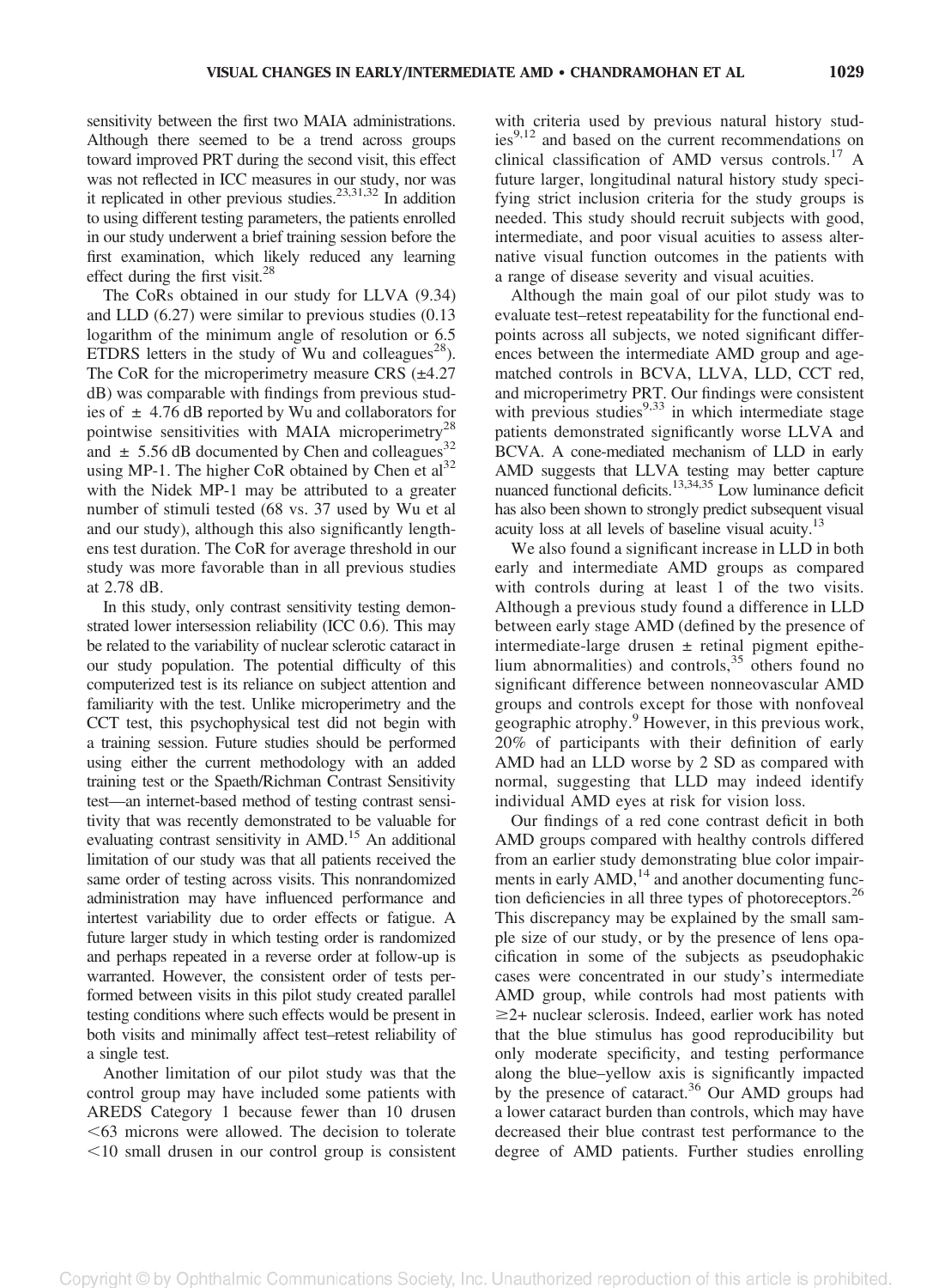subjects with pseudophakia or nonvisually significant cataract are required to understand the functional differences in all photoreceptor types between normal, early, and intermediate AMD cohorts over time.

In the intermediate AMD group as compared with normal subjects, we also noted a significant difference only in MAIA microperimetry measures of PRT. In contrast, earlier work demonstrated significant reduction in CRS in a subset of intermediate AMD patients with large drusen and nonfoveal geographic atrophy, but not in subjects with early or intermediate AMD characterized by intermediate drusen.<sup>9</sup> Our small sample size precluded this type of subset analysis, however, our results suggest that PRT may be a superior microperimetry indicator of early dysfunction by distinguishing local sensitivity changes associated with focal pathology in early AMD.

Another important goal of our study was to examine correlations between visual function endpoints to assess possible surrogate markers of functional decline. All microperimetry indices appropriately correlated with one another, further emphasizing consistent measurements across this testing modality. The strong correlations between CRS and PRT with LLVA suggest that LLVA may be able to translate subtle changes in foveal pathology to a functional deficit. Nevertheless, others warned that LLVA might be limited in its ability to assess retinal function outside the fovea, where the loss of function and atrophic changes occur first.  $37-39$  Yet in this pilot study, both early and intermediate groups demonstrated lower LLVA than control populations, supporting LLVA as a sensitive functional marker of early AMD.

In summary, our study supports the feasibility of using computerized low luminance testing (LLVA and LLD), CCT, and MAIA microperimetry in subjects with early and intermediate AMD. These tests were well tolerated and had high test–retest reliability in this population. Our data suggest that this battery of psychophysical measures, in addition to other promising tests such as dark adaptation, $40$  may be used as alternative early endpoints for future interventions in dry AMD. A larger prospective study fully investigating the natural history of these functional endpoints in early and intermediate AMD is warranted.

Key words: age-related macular degeneration, visual function testing, low vision, microperimetry, low light visual acuity, low light deficit, contrast sensitivity.

#### Acknowledgments

Eleonora Lad was supported by the NEI Clinical Scientist Development award NIH/NEI 5K12 EY016333-08.

#### References

- 1. Bressler NM, Bressler SB. Preventative ophthalmology. Age-related macular degeneration. Ophthalmology 1995;102: 1206–1211.
- 2. Klein R, Klein BE. The prevalence of age-related eye diseases and visual impairment in aging: current estimates. Invest Ophthal Vis Sci 2013;54:ORSF5–ORSF13.
- 3. Rein DB, Wittenborn JS, Zhang X, et al. Forecasting agerelated macular degeneration through the year 2050: the potential impact of new treatments. Arch Ophthalmol 2009;127: 533–540.
- 4. Klein R, Klein BE, Moss SE. Diabetes, hyperglycemia, and age-related maculopathy. The Beaver Dam eye study. Ophthalmology 1992;99:1527–1534.
- 5. Malek G, Lad EM. Emerging roles for nuclear receptors in the pathogenesis of age-related macular degeneration. Cell Mol Life Sci 2014;71:4617–4636.
- 6. Seddon J. Epidemiology of age-related macular degeneration. In: Schachat AP, ed. Retina: Medical Retina. Vol 2. 3rd ed. St Louis, MO: Mosby; 2001:1039–1050.
- 7. Kovach JL, Schwartz SG, Flynn HW, Scott IU. Anti-vegf treatment strategies for wet AMD. J Ophthalmol 2012;2012: 786870.
- 8. Lesmes LA, Jackson ML, Bex P. Visual function endpoints to enable dry AMD clinical trials. Drug Discov Today Ther Strateg 2013;2013:e1–e8.
- 9. Wu Z, Ayton LN, Guymer RH, Luu CD. Low-luminance visual acuity and microperimetry in age-related macular degeneration. Ophthalmology 2014;121:1612–1619.
- 10. Owsley C, McGwin G Jr., Scilley K, Kallies K. Development of a questionnaire to assess vision problems under low luminance in age-related maculopathy. Invest Ophthalmol Vis Sci 2006;47:528–535.
- 11. Steinmetz RL, Haimovici R, Jubb C, et al. Symptomatic abnormalities of dark adaptation in patients with age-related Bruch's membrane change. Br J Ophthalmol 1993;77:549–554.
- 12. Wu Z, Ayton LN, Luu CD, Guymer RH. Longitudinal changes in microperimetry and low luminance visual acuity in agerelated macular degeneration. JAMA Ophthalmol 2015;133: 442–448.
- 13. Sunness JS, Rubin GS, Broman A, et al. Low luminance visual dysfunction as a predictor of subsequent visual acuity loss from geographic atrophy in age-related macular degeneration. Ophthalmology 2008;115:1480–1488, 1488.e1481– e1482.
- 14. Holz FG, Gross-Jendroska M, Eckstein A, et al. Colour contrast sensitivity in patients with age-related Bruch's membrane changes. Ger J Ophthalmol 1995;4:336–341.
- 15. Faria BM, Duman F, Zheng CX, et al. Evaluating contrast sensitivity in age-related macular degeneration using a novel computer-based test, the spaeth/richman contrast sensitivity test. Retina 2015;35:1465–1473.
- 16. Sunness JS, Rubin GS, Applegate CA, et al. Visual function abnormalities and prognosis in eyes with age-related geographic atrophy of the macula and good visual acuity. Ophthalmology 1997;104:1677–1691.
- 17. Ferris FL, Wilkinson CP, Bird A, et al. Clinical classification of age-related macular degeneration. Ophthalmology 2013; 120:844–851.
- 18. Beck RW, Moke PS, Turpin AH, et al. A computerized method of visual acuity testing: adaptation of the early treatment of diabetic retinopathy study testing protocol. Am J Ophthalmol 2003;135:194–205.